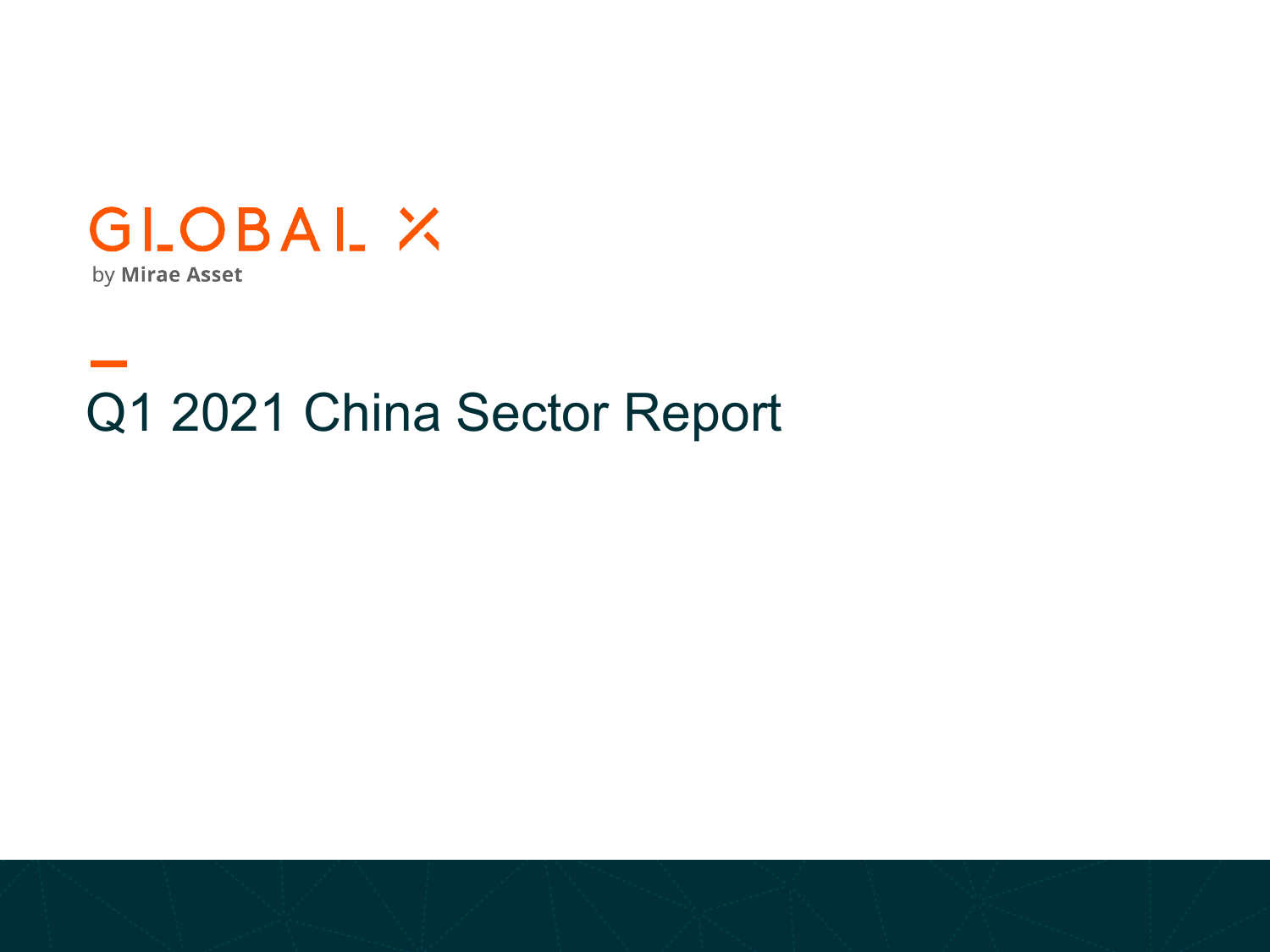## China Sectors – Quarterly Report: Overview



| <b>Sector (Ticker)</b>        | # Firms | <b>Total Market Cap</b><br>(Billions USD) | % Weight in<br><b>MSCI China</b> | A Shares % | SOE % |
|-------------------------------|---------|-------------------------------------------|----------------------------------|------------|-------|
| MSCI China Index (MXCN)       | 709     | \$14,875                                  | ۰                                | 12.0       | 13.1  |
| <b>Communication Services</b> | 31      | \$1,372                                   | 20.5                             | 34.2       | 4.6   |
| <b>Consumer Discretionary</b> | 79      | \$2,565                                   | 34.0                             | 9.9        | 3.1   |
| <b>Consumer Staples</b>       | 62      | \$1,568                                   | 4.4                              | 50.0       | 9.1   |
| Energy                        | 22      | \$591                                     | 1.2                              | 46.9       | 53.7  |
| <b>Financials</b>             | 103     | \$4,378                                   | 14.5                             | 20.4       | 52.7  |
| <b>Health Care</b>            | 87      | \$1,140                                   | 6.7                              | 24.9       | 7.0   |
| Industrials                   | 100     | \$1,228                                   | 4.7                              | 33.8       | 24.8  |
| Information Technology        | 98      | \$1,066                                   | 6.0                              | 30.5       | 4.3   |
| <b>Materials</b>              | 67      | \$746                                     | 2.2                              | 48.6       | 37.6  |
| <b>Real Estate</b>            | 45      | \$580                                     | 4.0                              | 9.6        | 4.2   |
| <b>Utilities</b>              | 22      | \$266                                     | 2.0                              | 28.4       | 45.4  |

Source: Bloomberg as of Mar 31, 2021

Market Cap calculations based on MSCI China Index. All else calculated on sector index level. SOE: State Owned Enterprise

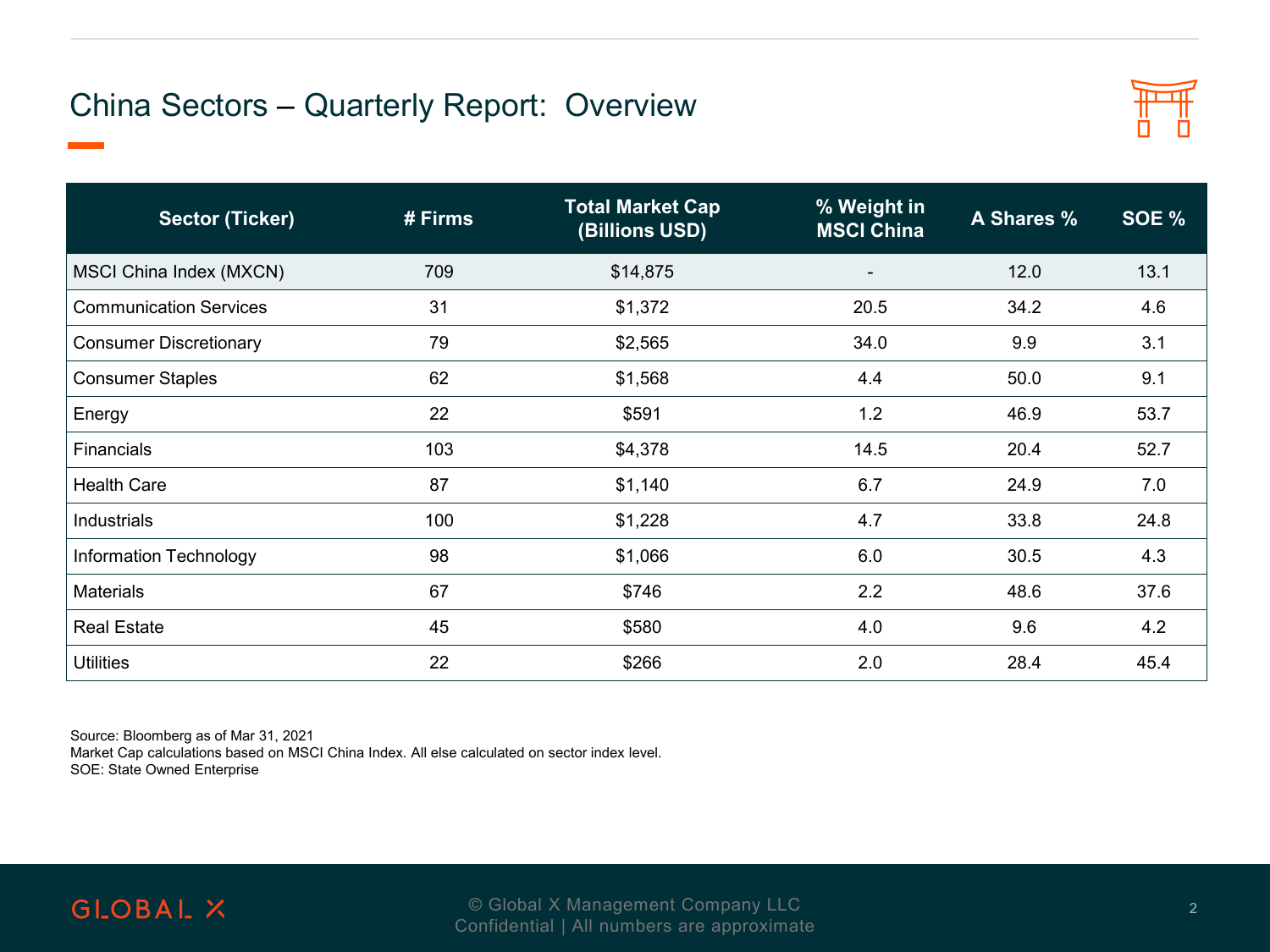# China Sectors – Quarterly Report: Risk and Return



#### Quarterly Risk and Return by Sector



Source: Bloomberg as of Mar 31, 2021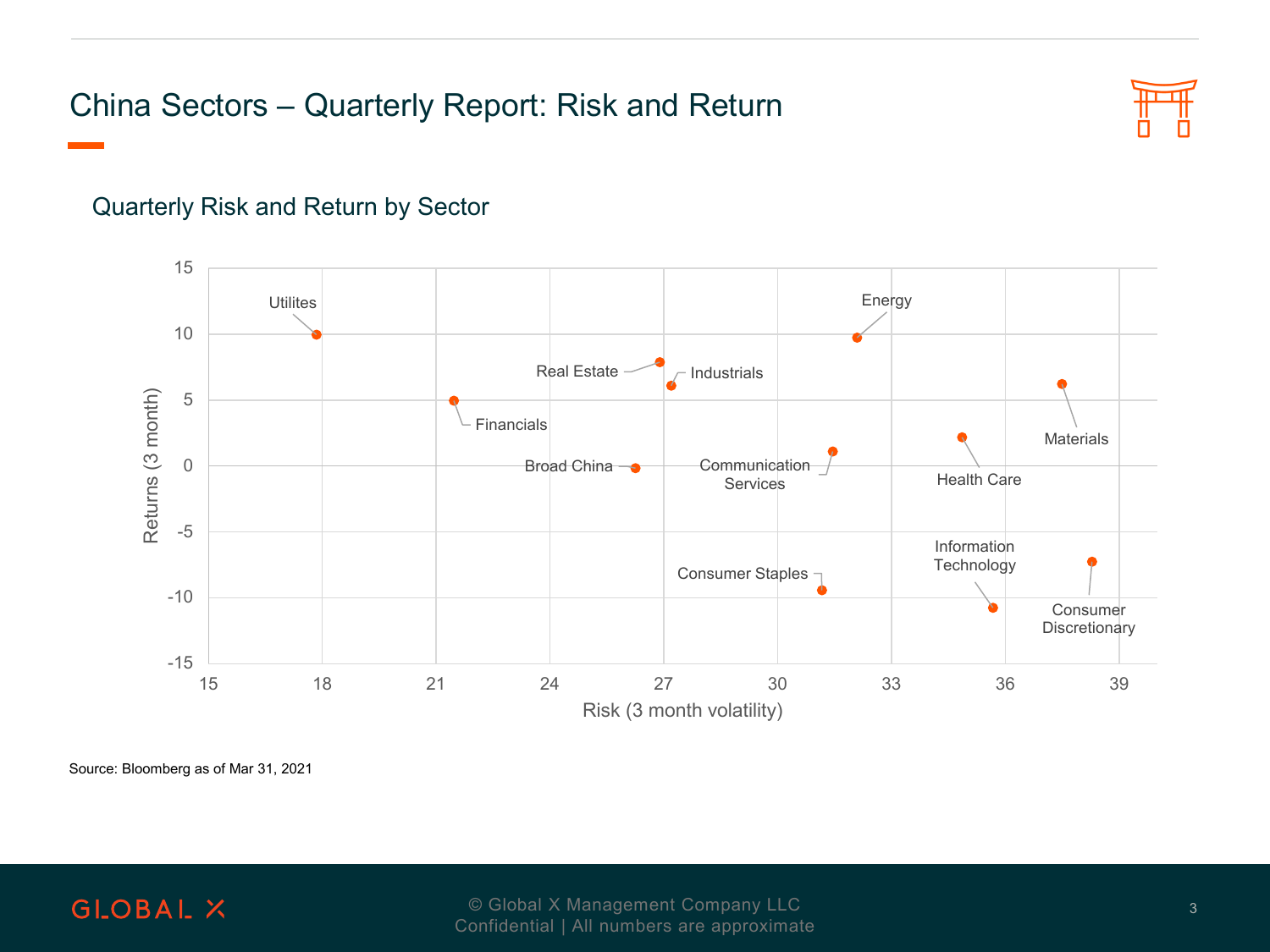# China Sectors – Quarterly Report: Performance



| <b>Sector</b>                        | 1 month return | 3 month return | $\blacksquare$ 1 mo. Return (%)<br>$\blacksquare$ 3 mo. Return (%) |                    |         |         |                     |              |    |
|--------------------------------------|----------------|----------------|--------------------------------------------------------------------|--------------------|---------|---------|---------------------|--------------|----|
| (ETF Ticker)                         | (%)            | $(\%)$         | $-15$                                                              | $-10$              | $-5$    | 0       | 5                   | 10           | 15 |
| MSCI China Index (MXCN)              | $-6.08$        | $-0.16$        |                                                                    | $-6.08$            |         | $-0.16$ |                     |              |    |
| <b>Communication Services (CHIC)</b> | $-11.71$       | 1.11           | $-11.71$                                                           |                    |         |         | $\blacksquare$ 1.11 |              |    |
| Consumer Discretionary (CHIQ)        | $-10.19$       | $-7.26$        | $-10.19$                                                           | $-7.26$            |         |         |                     |              |    |
| Consumer Staples (CHIS)              | $-6.13$        | $-9.43$        |                                                                    | $-6.13$<br>$-9.43$ |         |         |                     |              |    |
| Energy (CHIE)                        | 3.36           | 9.75           |                                                                    |                    |         |         | 3.36                | 9.75         |    |
| Financials (CHIX)                    | 1.43           | 4.96           |                                                                    |                    |         |         | 1.43<br>4.96        |              |    |
| Health Care (CHIH)                   | $-3.03$        | 2.19           |                                                                    |                    | $-3.03$ |         | 2.19                |              |    |
| Industrials (CHII)                   | $-0.31$        | 6.10           |                                                                    |                    |         | $-0.31$ |                     | 6.10         |    |
| Information Technology (CHIK)        | $-9.58$        | $-10.76$       | $-10.76$                                                           | $-9.58$            |         |         |                     |              |    |
| Materials (CHIM)                     | $-9.52$        | 6.23           |                                                                    | $-9.52$            |         |         |                     | 6.23         |    |
| Real Estate (CHIR)                   | 1.76           | 7.88           |                                                                    |                    |         |         | 1.76                | 7.88         |    |
| Utilities (CHIU)                     | 6.50           | 9.97           |                                                                    |                    |         |         |                     | 6.50<br>9.97 |    |

#### Source: Bloomberg as of Mar 31, 2021

*Performance shown is past performance, based on the NAVs of the underlying sector ETFs and does not guarantee future results. The investment return and principal value of an investment will fluctuate so that an investor's shares, when sold, may be worth more or less than their original cost and current performance may be lower or higher than the performance quoted. To see standard performance for each of the funds, please see next slide.*

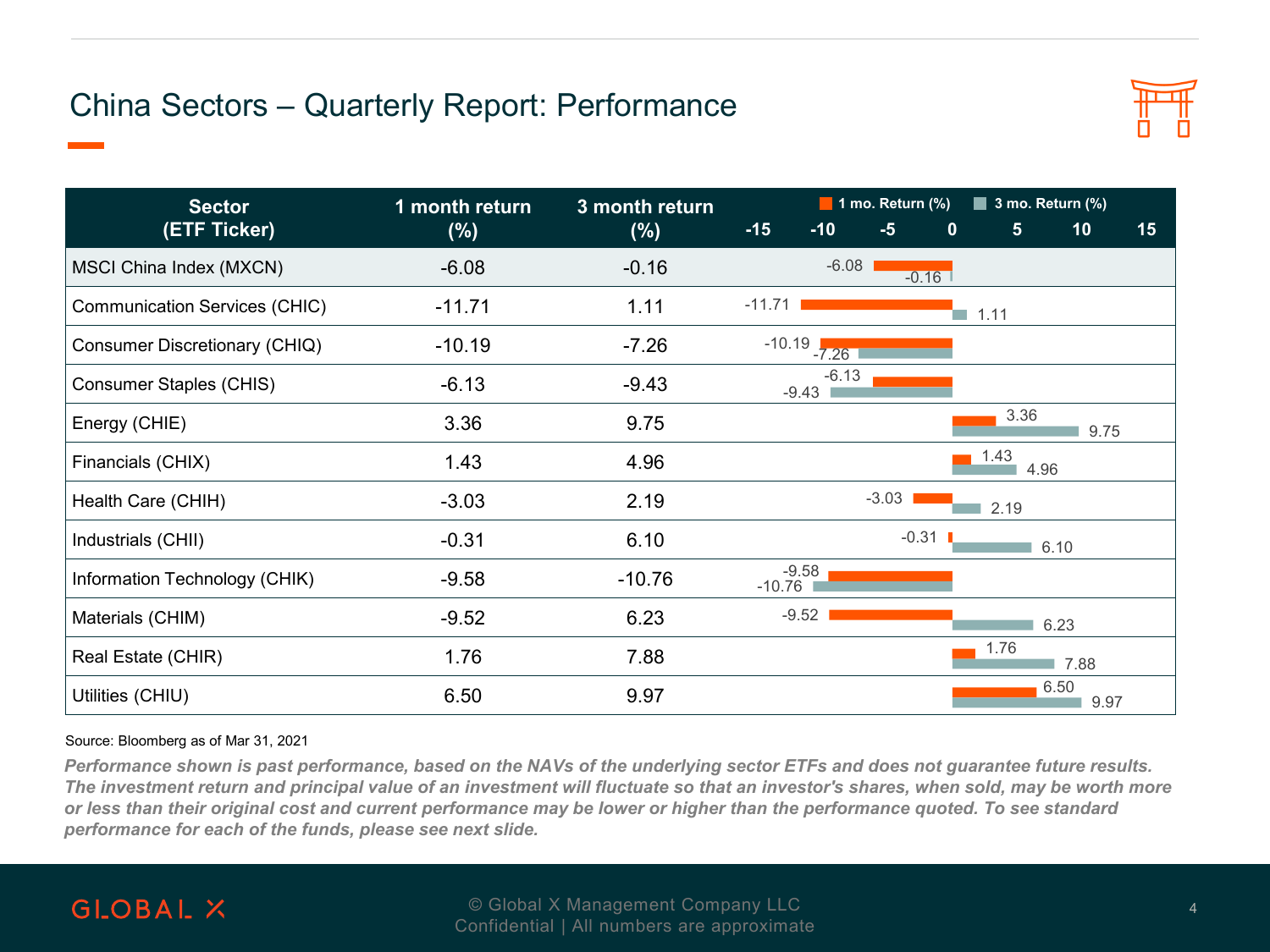### Standard Performance



|                                                                          | <b>Fund Information</b> | <b>Performance</b>    |        |                          |                          |          |                                                     |  |
|--------------------------------------------------------------------------|-------------------------|-----------------------|--------|--------------------------|--------------------------|----------|-----------------------------------------------------|--|
| All data as of 3/31/2021                                                 | <b>Expense Ratio</b>    |                       | 1 Year | 3 Year                   | 5 Year                   | 10 Year  | <b>Annualized</b><br>since Fund<br><b>Inception</b> |  |
| <b>Global X MSCI China Communication</b>                                 |                         | <b>NAV</b>            | 27.89% | $-2.53%$                 | 6.75%                    | 5.40%    | 6.70%                                               |  |
| <b>Services ETF (CHIC)</b>                                               | 0.66%                   | <b>Market Price</b>   | 29.00% | $-2.60%$                 | 7.09%                    | 5.45%    | 6.76%                                               |  |
| Inception date: 12/08/09                                                 |                         | NU722121 Index        | 27.86% | $-2.13%$                 | 7.51%                    | 6.20%    | 7.47%                                               |  |
| <b>Global X MSCI China Energy ETF (CHIE)</b><br>Inception date: 12/15/09 |                         | <b>NAV</b>            | 18.46% | $-4.20%$                 | 1.57%                    | $-3.44%$ | $-1.68%$                                            |  |
|                                                                          | 0.66%                   | <b>Market Price</b>   | 19.42% | $-3.99%$                 | 2.07%                    | $-3.30%$ | $-1.50%$                                            |  |
|                                                                          |                         | <b>NU722195 Index</b> | 20.15% | $-3.09%$                 | 2.60%                    | $-2.58%$ | $-0.79%$                                            |  |
| <b>Global X MSCI China Health Care ETF</b>                               | 0.66%                   | <b>NAV</b>            | 60.76% |                          | $\overline{\phantom{a}}$ |          | 30.47%                                              |  |
| (CHIH)                                                                   |                         | <b>Market Price</b>   | 63.89% | $\overline{\phantom{a}}$ | $\overline{\phantom{a}}$ |          | 30.69%                                              |  |
| Inception date: 12/07/18                                                 |                         | <b>NU722071 Index</b> | 62.08% | $\overline{\phantom{a}}$ | $\overline{\phantom{a}}$ |          | 31.47%                                              |  |
| <b>Global X MSCI China Information</b>                                   |                         | <b>NAV</b>            | 66.78% | $\blacksquare$           | $\overline{\phantom{a}}$ |          | 36.44%                                              |  |
| <b>Technology ETF (CHIK)</b>                                             | 0.66%                   | <b>Market Price</b>   | 66.78% |                          | ۰                        |          | 37.02%                                              |  |
| Inception date: 12/07/18                                                 |                         | NU722094 Index        | 69.64% |                          | ۰                        |          | 37.90%                                              |  |
| <b>Global X MSCI China Industrials ETF</b>                               |                         | <b>NAV</b>            | 35.88% | 5.01%                    | 7.87%                    | 1.43%    | 1.88%                                               |  |
| (CHII)                                                                   | 0.66%                   | <b>Market Price</b>   | 40.84% | 4.98%                    | 8.44%                    | 1.48%    | 1.94%                                               |  |
| Inception date: 11/30/09                                                 |                         | <b>NU721886 Index</b> | 37.08% | 4.47%                    | 7.26%                    | 1.93%    | 2.39%                                               |  |
| <b>Global X MSCI China Materials ETF</b>                                 |                         | <b>NAV</b>            | 68.55% | 7.44%                    | 16.38%                   | 0.60%    | $-0.08%$                                            |  |
| (CHIM)                                                                   | 0.66%                   | <b>Market Price</b>   | 71.11% | 7.75%                    | 17.46%                   | 0.82%    | 0.10%                                               |  |
| Inception date: 01/12/10                                                 |                         | NU721934 Index        | 69.71% | 8.32%                    | 15.48%                   | 0.90%    | 0.30%                                               |  |

The performance data quoted represents past performance. Past performance does not guarantee future results. The investment return and principal value of an investment will fluctuate so that an investor's shares, when sold or redeemed, may be worth more or less than their original cost and current performance may be lower or higher than the performance quoted. High short-term performance of the fund is unusual and investors should not expect such performance to be repeated. Returns for periods greater than one year are annualized. For performance data current to the most *recent month end, please call 1-888-493-8631, or visit [www.globalxetfs.com](http://www.globalxfunds.com/).*

#### **GLOBAL X**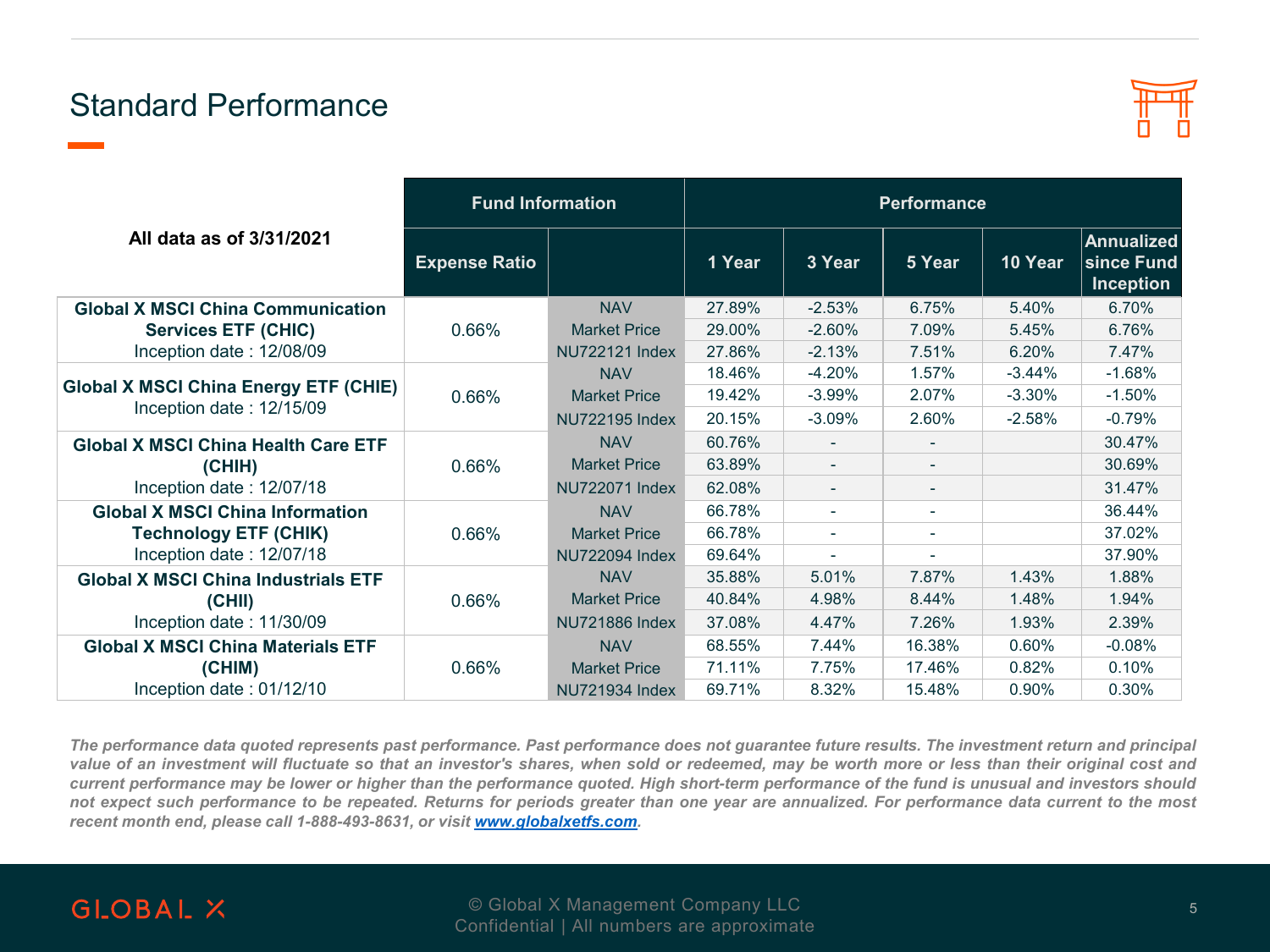### Standard Performance



|                                                                                  | <b>Fund Information</b> | <b>Performance</b>  |         |                          |                          |         |                                                     |  |
|----------------------------------------------------------------------------------|-------------------------|---------------------|---------|--------------------------|--------------------------|---------|-----------------------------------------------------|--|
| All data as of 3/31/2021                                                         | <b>Expense Ratio</b>    |                     | 1 Year  | 3 Year                   | 5 Year                   | 10 Year | <b>Annualized</b><br>since Fund<br><b>Inception</b> |  |
| <b>Global X MSCI China Consumer</b>                                              |                         | <b>NAV</b>          | 103.92% | 23.09%                   | 25.80%                   | 8.47%   | 8.41%                                               |  |
| <b>Discretionary ETF (CHIQ)</b>                                                  | 0.65%                   | <b>Market Price</b> | 106.46% | 23.03%                   | 26.01%                   | 8.48%   | 8.49%                                               |  |
| Inception date: 11/30/09                                                         |                         | NU722069 Index      | 105.23% | 23.92%                   | 26.68%                   | 9.14%   | 9.07%                                               |  |
| <b>Global X MSCI China Real Estate ETF</b><br>(CHIR)<br>Inception date: 12/07/18 | 0.65%                   | <b>NAV</b>          | 13.32%  | $\overline{\phantom{a}}$ | $\overline{\phantom{a}}$ |         | 10.43%                                              |  |
|                                                                                  |                         | <b>Market Price</b> | 15.37%  | $\overline{\phantom{a}}$ | $\overline{\phantom{a}}$ |         | 10.48%                                              |  |
|                                                                                  |                         | NU721936 Index      | 14.09%  | $\overline{\phantom{a}}$ | $\overline{\phantom{a}}$ |         | 11.12%                                              |  |
| <b>Global X MSCI China Consumer</b><br><b>Staples ETF (CHIS)</b>                 |                         | <b>NAV</b>          | 49.78%  | $\overline{\phantom{a}}$ | $\overline{\phantom{0}}$ |         | 40.23%                                              |  |
|                                                                                  | 0.67%                   | <b>Market Price</b> | 52.02%  |                          | $\overline{\phantom{a}}$ |         | 40.67%                                              |  |
| Inception date: 12/07/18                                                         |                         | NU722070 Index      | 51.13%  | $\overline{\phantom{a}}$ | $\overline{\phantom{0}}$ |         | 41.06%                                              |  |
| <b>Global X MSCI China Utilities ETF</b><br>(CHIU)<br>Inception date: 12/07/18   | 0.66%                   | <b>NAV</b>          | 32.26%  | $\overline{\phantom{0}}$ | $\overline{\phantom{a}}$ |         | 7.58%                                               |  |
|                                                                                  |                         | <b>Market Price</b> | 35.25%  | $\sim$                   | $\sim$                   |         | 8.37%                                               |  |
|                                                                                  |                         | NU722095 Index      | 33.51%  | $\overline{\phantom{a}}$ | $\blacksquare$           |         | 8.51%                                               |  |
|                                                                                  | 0.66%                   | <b>NAV</b>          | 20.15%  | $-0.27%$                 | 8.41%                    | 4.02%   | 3.17%                                               |  |
| <b>Global X MSCI China Financials (CHIX)</b>                                     |                         | <b>Market Price</b> | 22.89%  | $-0.64%$                 | 8.67%                    | 4.02%   | 3.22%                                               |  |
| Inception date: $12/10/09$                                                       |                         | NU721887 Index      | 21.10%  | 0.52%                    | 9.28%                    | 4.62%   | 3.81%                                               |  |

The performance data quoted represents past performance. Past performance does not guarantee future results. The investment return and principal value of an investment will fluctuate so that an investor's shares, when sold or redeemed, may be worth more or less than their original cost and current performance may be lower or higher than the performance quoted. High short-term performance of the fund is unusual and investors should not expect such performance to be repeated. Returns for periods greater than one year are annualized. For performance data current to the most *recent month end, please call 1-888-493-8631, or visit [www.globalxetfs.com](http://www.globalxfunds.com/).*

#### **GLOBAL X**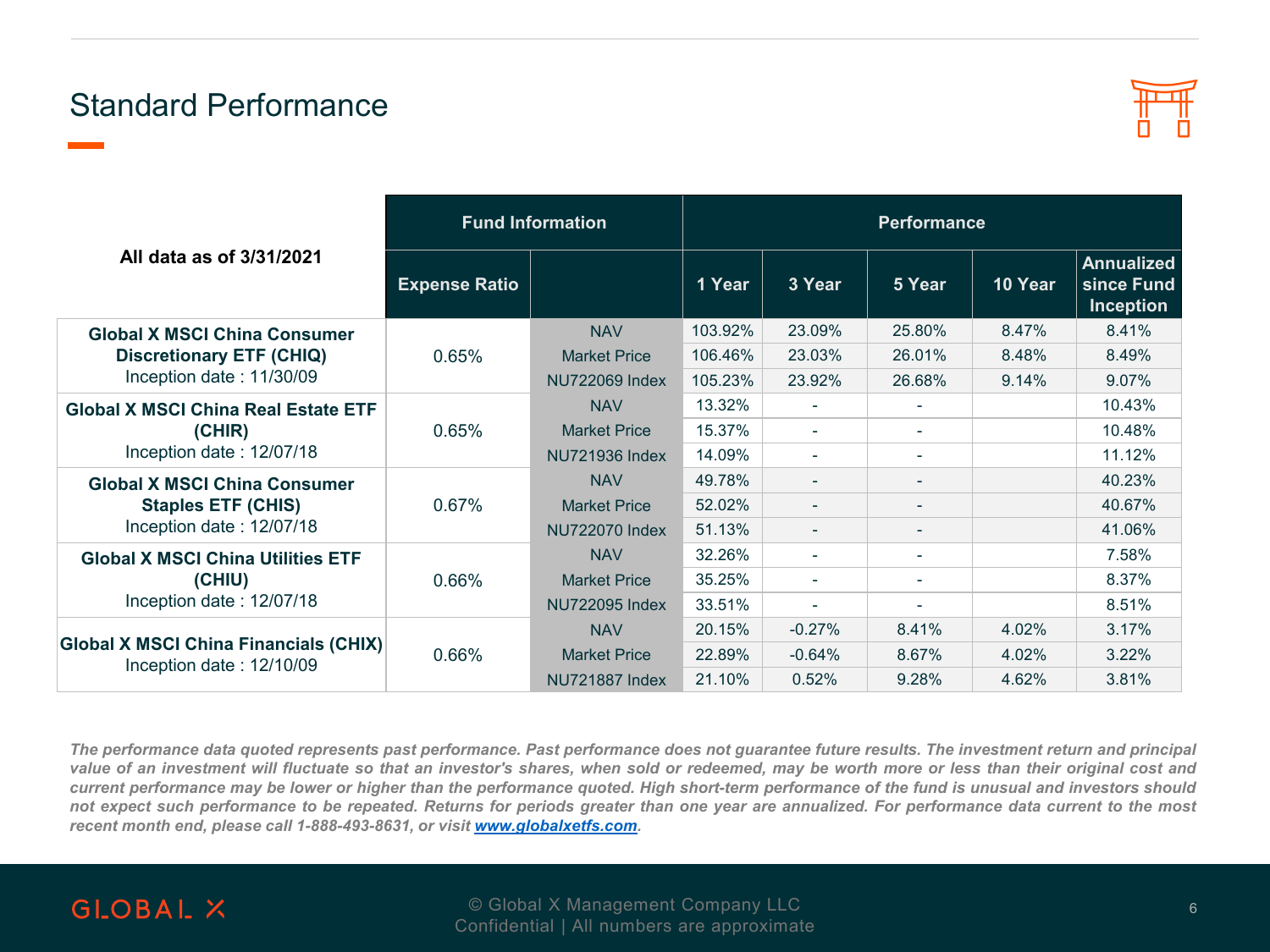### China Sectors – Quarterly Report: Contribution



### MSCI China Index: Contributions to Return by Sector



Source: Bloomberg as of Mar 31, 2021

*Market Cap and Contribution to Return calculations based on MSCI China Index. All else calculated on sector index level.*

### **GLOBAL X**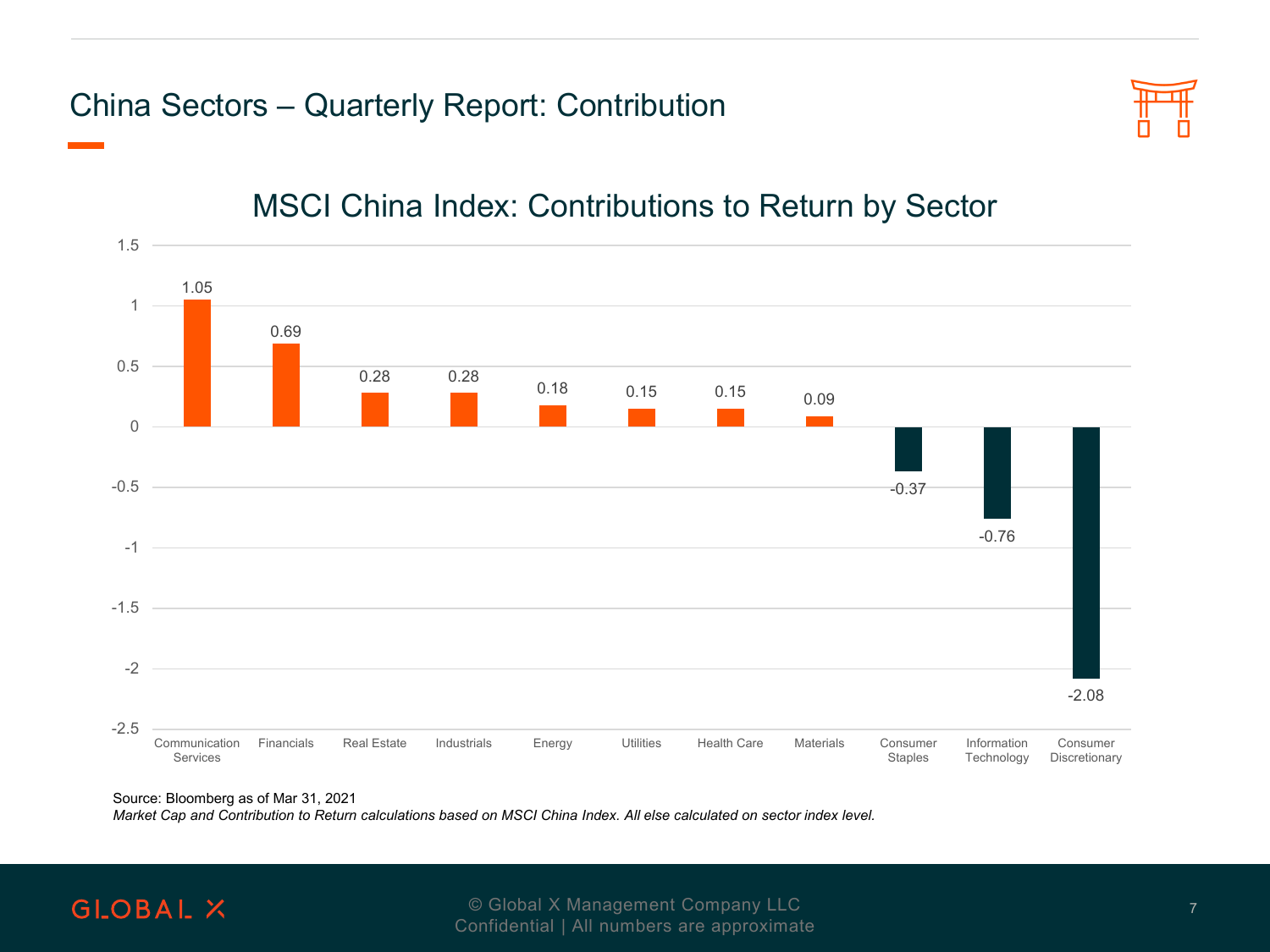# China Sectors – Quarterly Report: Valuations, Fundamentals & Risk



|                                      | <b>Valuations</b> |     |     |                            |                                     |                           | <b>Quality</b>                    | <b>Risk</b> |                                                 |
|--------------------------------------|-------------------|-----|-----|----------------------------|-------------------------------------|---------------------------|-----------------------------------|-------------|-------------------------------------------------|
| <b>Sector (Ticker)</b>               | P/E               | P/B | P/S | <b>Dividend</b><br>Yield % | <b>30D</b><br><b>SEC</b><br>Yield % | <b>Profit</b><br>Margin % | <b>Return on</b><br><b>Equity</b> | <b>30D</b>  | 60 <sub>D</sub><br><b>Volatility Volatility</b> |
| MSCI China Index (MXCN)              | 21.8              | 2.3 | 2.2 | 1.28                       |                                     | 11.5                      | 12.2                              | 32.8        | 29.2                                            |
| <b>Communication Services (CHIC)</b> | 28.9              | 1.8 | 1.8 | 0.39                       | 0.14                                | 7.8                       | 5.4                               | 39.2        | 36.0                                            |
| Consumer Discretionary (CHIQ)        | 22.1              | 1.9 | 1.5 | 0.44                       | 0.00                                | 5.4                       | 8.5                               | 51.6        | 43.4                                            |
| Consumer Staples (CHIS)              | 18.2              | 3.9 | 2.2 | 0.86                       | 0.41                                | 10.5                      | 19.6                              | 38.3        | 33.3                                            |
| Energy (CHIE)                        | 8.9               | 0.7 | 0.5 | 3.65                       | 3.16                                | 4.7                       | 6.2                               | 33.3        | 32.6                                            |
| Financials (CHIX)                    | 6.2               | 0.7 | 1.1 | 3.61                       | 3.05                                | 16.7                      | 10.4                              | 20.0        | 21.5                                            |
| Health Care (CHIH)                   | 42.6              | 4.0 | 1.5 | 0.37                       | 0.14                                | 2.9                       | 6.1                               | 42.2        | 39.1                                            |
| Industrials (CHII)                   | 11.0              | 1.2 | 0.7 | 1.43                       | 1.05                                | 6.2                       | 9.8                               | 32.3        | 29.9                                            |
| Information Technology (CHIK)        | 26.5              | 2.3 | 1.5 | 0.77                       | 0.00                                | 6.1                       | 12.9                              | 45.8        | 40.9                                            |
| Materials (CHIM)                     | 10.7              | 1.4 | 0.7 | 1.49                       | 1.46                                | 5.4                       | 12.3                              | 45.7        | 42.1                                            |
| Real Estate (CHIR)                   | 5.3               | 0.8 | 0.5 | 4.15                       | 3.71                                | 11.2                      | 18.6                              | 28.4        | 29.4                                            |
| Utilities (CHIU)                     | 9.9               | 1.1 | 1.0 | 2.46                       | 2.49                                | 8.9                       | 9.5                               | 19.7        | 18.3                                            |

Source: Bloomberg as of Mar 31, 2021; ETF Research Center as of Mar 31, 2021

P/E refers to price-to-earnings; P/B (price-to-book); P/S (price-to-sales); 30D refers to 30 Day; 60D refers to 60 Day

### **GLOBAL X**

**Proprietary & Confidential Company LLC** 8 and 20 and 20 and 20 and 20 and 20 and 20 and 20 and 20 and 20 and 20 and 20 and 20 and 20 and 20 and 20 and 20 and 20 and 20 and 20 and 20 and 20 and 20 and 20 and 20 and 20 and Confidential | All numbers are approximate